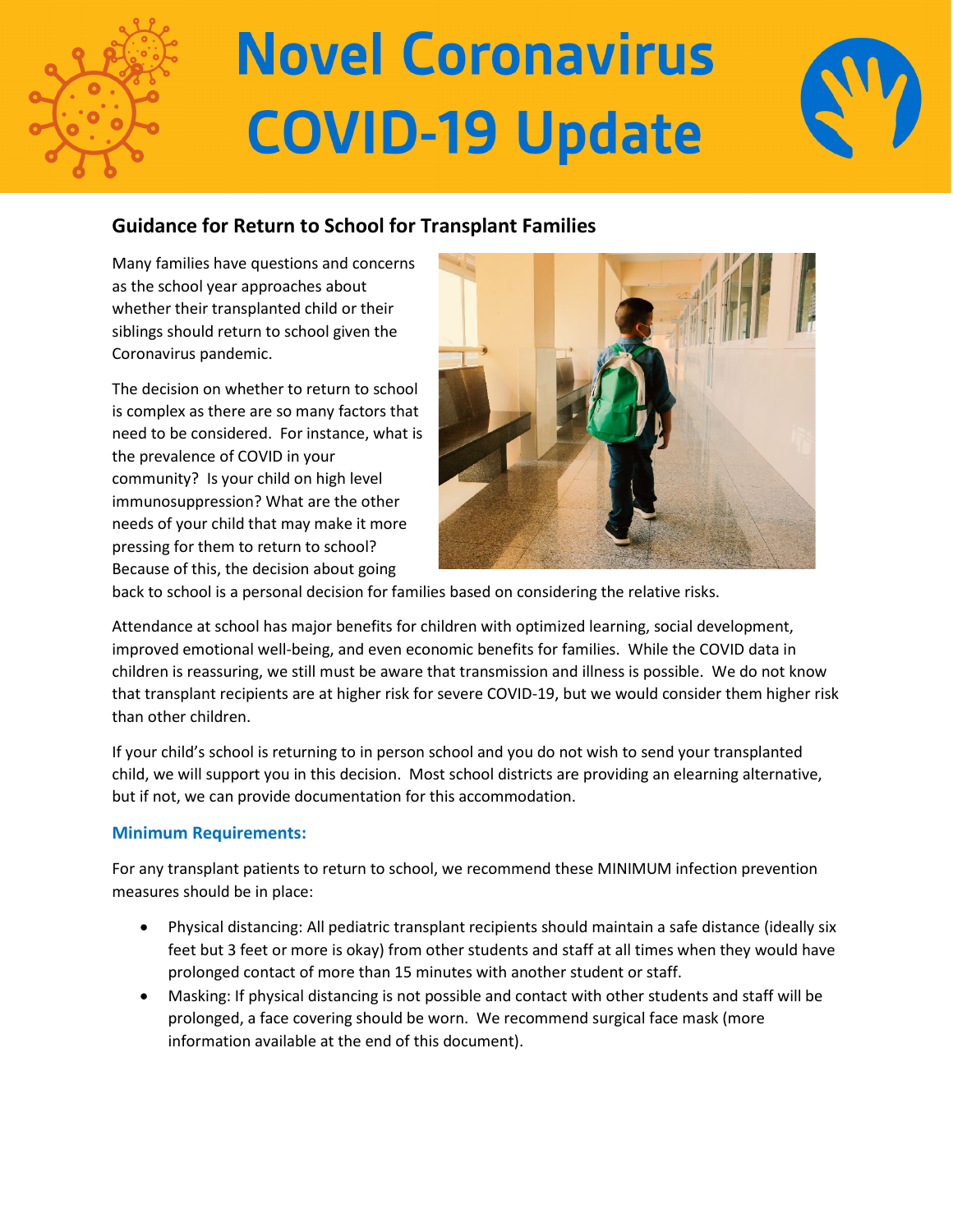

# **Novel Coronavirus COVID-19 Update**



- Hand Hygiene: Hand hygiene should be encouraged for all students including, but not limited to, upon classroom entry, before and after eating and use of bathrooms, and before and after touching shared objects.
- Cleaning and Disinfection: Schools should ensure that cleaning and disinfection practices adhere to local health department guidance from the CDC.
- Sick day policies: It is important that students and staff who are sick, as well as those who have been exposed to a known COVID-19 case, stay home. Schools should also have policies about what happens if a student or staff member gets sick while at school.

### **Assessing risk:**

Any return to school comes with the risk of COVID-19 transmission. This is similar to how any time someone drives, it comes with the risk of being hurt in an accident. The right decision for your child comes from considering measures to prevent transmission (see minimum requirements above) and the risks to your child.

Some items to consider when assessing risk include:

*Level of Immunosuppression*: If your child is on high levels of immunosuppression (for instance, they are within their first three months of transplant, or recently treated for rejection) they may have a greater risk of transmission and we would recommend that they participate in school on an e-learning platform. Pediatric transplant recipients at the lowest risk are usually on one or no immunosuppressants, and probably have a risk closer to children in the general community.

*Prevalence of COVID in your community*: If you reside in a "COVID hot spot", it would not be recommended your child return to in person school at this time. An area can be considered a "hot spot" if greater than 10% of the tests performed are positive, and the number is increasing. In Illinois, you can find this information on the Illinois Department of Public Health website: <https://www.dph.illinois.gov/countymetrics>

*Other Underlying Conditions*: Transplant patients with other underlying conditions, including asthma and other lung conditions and diabetes, may have increased risk of more severe disease from COVID-19.

*Specific Educational Needs:* If your child has specific educational needs that you don't feel can be met on an e-learning platform, you may want to consider them returning to school *IF* the minimum requirements outlined can be met.

*Emotional Well-Bein*g: Some children thrive in the e-learning environment, and others struggle with the isolation it can cause.

*Family Needs:* It is important that families can work and provide for their families. If you are required to work outside of the home, this makes e-learning more difficult. You may consider in person schooling provided the minimum requirements are met and your child is not on high levels of immunosuppression.